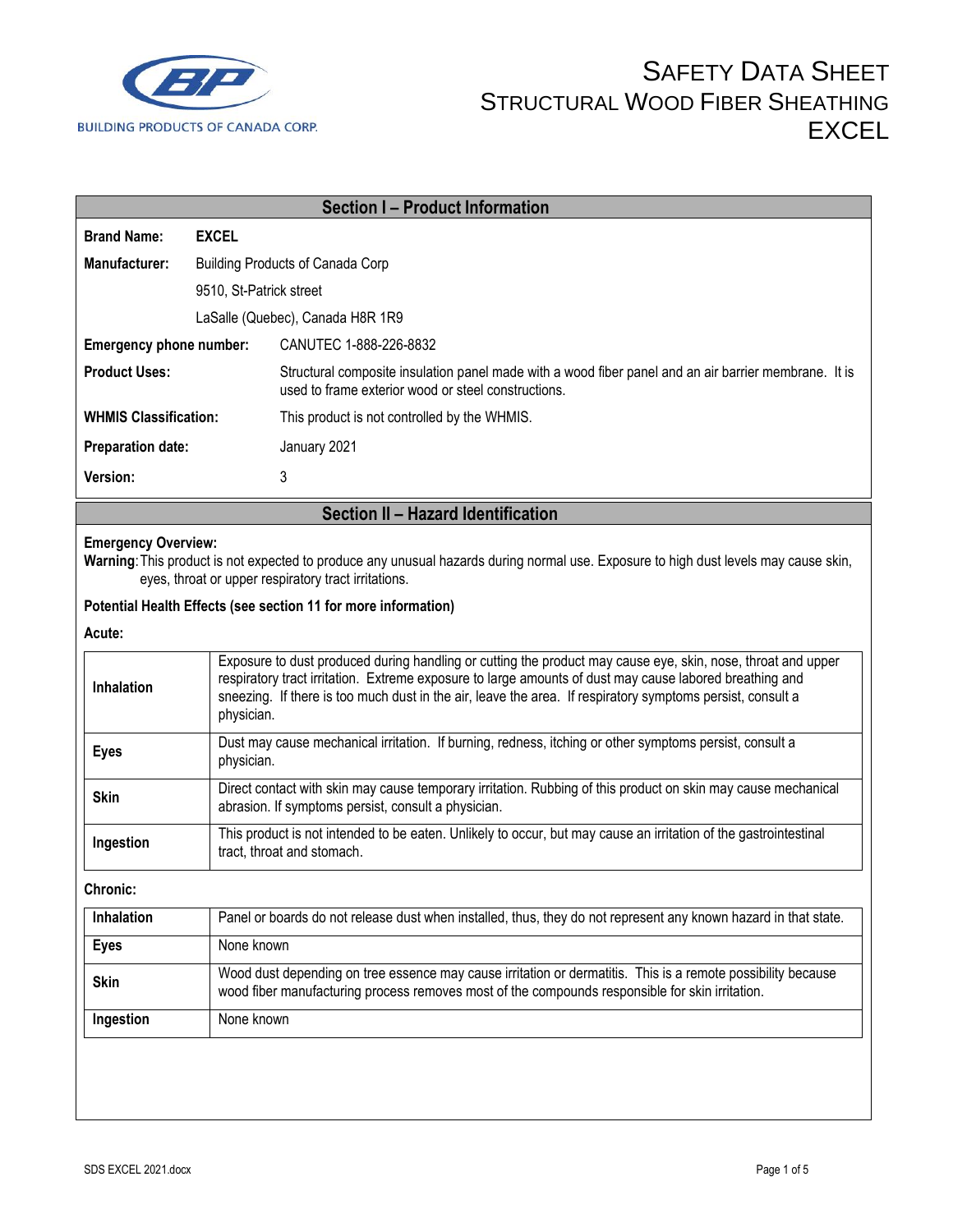

**Target organs:** Eyes, skin and respiratory system.

**Primary entry routes:** Inhalation, eyes and skin contact.

Carcinogenicity, teratogenicity, embryotoxicity, mutagenicity: This product has no carcinogenic, teratogenic, mutagenic, or embryotoxic known effects.

| Component                   | IARC .                   | <b>NTP</b> | ACGIH                         | CAL-65                   |
|-----------------------------|--------------------------|------------|-------------------------------|--------------------------|
| Wood Fiber                  | Not Listed               | Not Listed | Not Listed                    | Not Listed               |
| Starch                      | Not Listed               | Not Listed | Not Listed                    | Not Listed               |
| Wax                         | Not Listed               | Not Listed | Not Listed                    | Not Listed               |
| Wood Dust from sawing       | Carcinogenic to<br>Human | Not Listed | Confirmed Human<br>Carcinogen | State to Cause<br>Cancer |
| Membrane and its components | Not Listed               | Not Listed | Not Listed                    | Not Listed               |
|                             |                          |            |                               |                          |

### **Section III – Composition,/ Information on ingredients**

| Component  | CAS No.         | EC No.    | Weight % |
|------------|-----------------|-----------|----------|
| Wood Fiber | Mixture         | Mixture   | >93      |
| Starch     | $9005 - 25 - 8$ | 232-679-6 | <5       |
| Wax        | 8002-74-2       | 232-315-6 |          |
| Membrane   | Mixture         | Mixture   |          |

The components declared herein are not considered hazardous components as per WHMIS, OSHA and 29 CFR 1910.1200 legislations.

As per OSHA and WHMIS the above product is considered a consumable item and do not require a SDS or MSDS. However we want to disclose as much as possible information relating to health and safety, to ensure that the product is handled and used properly. This SDS contains valuable information for safe handling and proper use of the product. This SDS should be retained and available for employees and other users.

#### **Section IV – First aid measures**

| Inhalation:          | In case of inhalation of gas or vapor, remove person to fresh air. If breathing is difficult or ceases, administer  |
|----------------------|---------------------------------------------------------------------------------------------------------------------|
|                      | oxygen. If symptoms persist, consult a physician.                                                                   |
| <b>Skin contact:</b> | Wash skin with soap and water. If irritation persists, consult a physician.                                         |
| Eye contact:         | Flush eyes with water for 15 to 20 minutes. If irritation persists, consult a physician.                            |
| Ingestion:           | This product is not intended to be eaten. Ingestion is unlikely to occur. If ingestion occurs, consult a physician. |

**Medical conditions which may be aggravated**: Pre-existing respiratory and lung diseases such as bronchitis, emphysema or asthma. Pre-existing skin conditions such as rashes and dermatitis.

**Notes to the physician:** This product is a mechanical irritant, acute exposure is not expected to produce any chronic health effect. Treatment should be aimed at alleviating symptoms.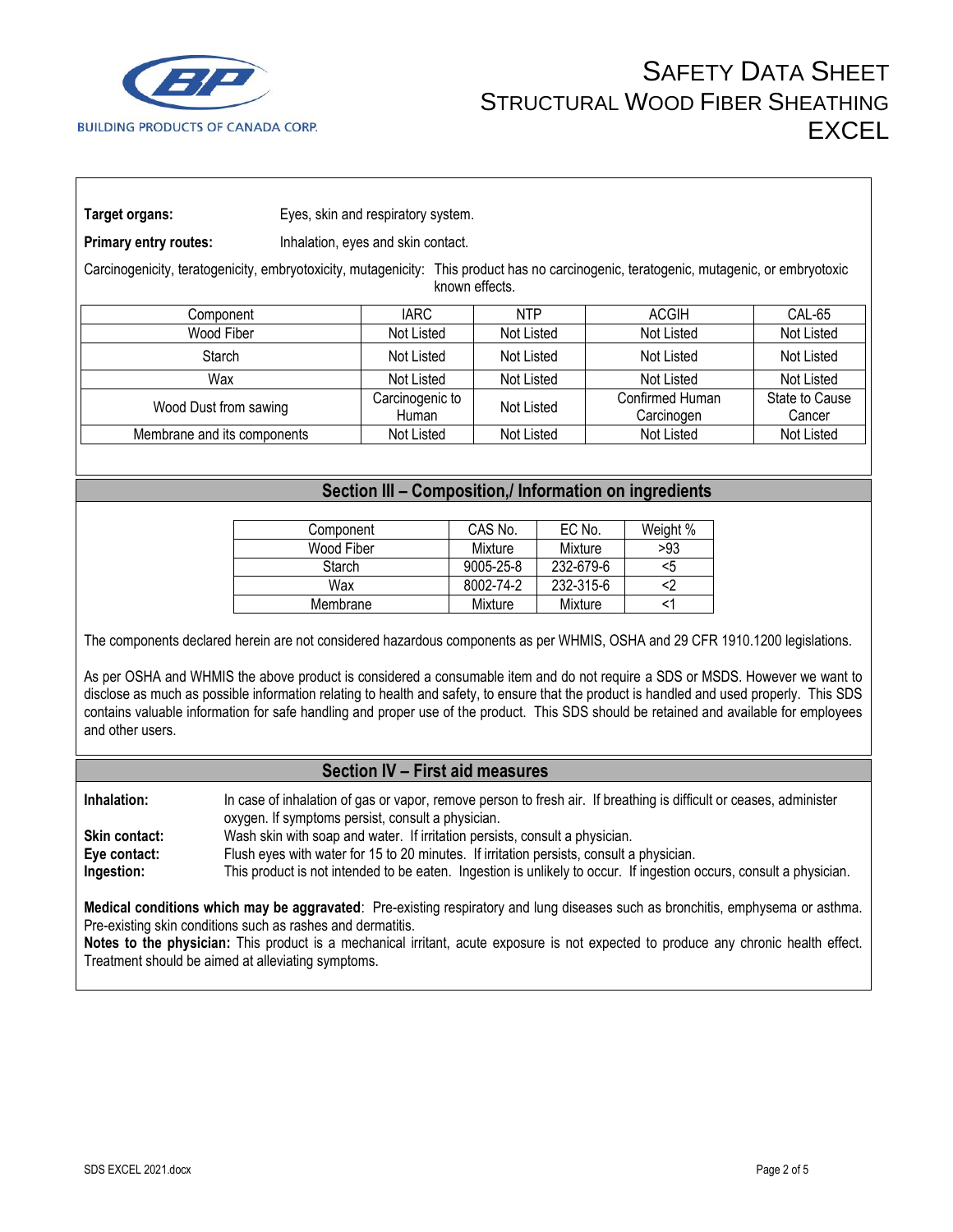

| Section V - Fire Fighting measures                                                                                                                                                                                                                                                                                                                                                                                                                                                                                                   |                                                                                                                                                                                                                                                                                                                                                                                                                                                                                                                                                                                                                                                                                                                   |                        |                                  |                                                          |  |
|--------------------------------------------------------------------------------------------------------------------------------------------------------------------------------------------------------------------------------------------------------------------------------------------------------------------------------------------------------------------------------------------------------------------------------------------------------------------------------------------------------------------------------------|-------------------------------------------------------------------------------------------------------------------------------------------------------------------------------------------------------------------------------------------------------------------------------------------------------------------------------------------------------------------------------------------------------------------------------------------------------------------------------------------------------------------------------------------------------------------------------------------------------------------------------------------------------------------------------------------------------------------|------------------------|----------------------------------|----------------------------------------------------------|--|
| Flash Point:<br>Auto-Inflammation Temperature:<br>Flammable Limits in air:<br>Flammability Classification:<br>Rate of Burning                                                                                                                                                                                                                                                                                                                                                                                                        | 200°C (wood dust / molten membrane)<br>$>300^{\circ}$ C<br>Upper Flammable Limit (UFL):<br>Lower Flammable Limit (LFL):<br>B2 (DIN 4102)<br>Not Determined                                                                                                                                                                                                                                                                                                                                                                                                                                                                                                                                                        | No object<br>No object |                                  |                                                          |  |
| Specific Dangers<br>Combustion products:                                                                                                                                                                                                                                                                                                                                                                                                                                                                                             | When in contact with an ignition source, wood dust can be an explosion hazard.<br>Fire gives off normal combustion products.                                                                                                                                                                                                                                                                                                                                                                                                                                                                                                                                                                                      |                        |                                  |                                                          |  |
| Fire Fighting Agents:                                                                                                                                                                                                                                                                                                                                                                                                                                                                                                                | Use dry powder, foam and water spray or appropriate extinguishing media for surrounding materials on<br>fire.                                                                                                                                                                                                                                                                                                                                                                                                                                                                                                                                                                                                     |                        |                                  |                                                          |  |
| Fire Fighting Procedures:                                                                                                                                                                                                                                                                                                                                                                                                                                                                                                            | Wear self-contained breathing apparatus and full protective clothing (see section 8).                                                                                                                                                                                                                                                                                                                                                                                                                                                                                                                                                                                                                             |                        |                                  |                                                          |  |
| Section VI - Accidental release measures                                                                                                                                                                                                                                                                                                                                                                                                                                                                                             |                                                                                                                                                                                                                                                                                                                                                                                                                                                                                                                                                                                                                                                                                                                   |                        |                                  |                                                          |  |
| Containment:<br>Clean-up:<br>Disposal:                                                                                                                                                                                                                                                                                                                                                                                                                                                                                               | No special measure.<br>No special measure.<br>The finished product is a wood-based solid. Follow all local, municipal, provincial, state and federal<br>regulations. To remove, use standard means approved for disposal. Dispose in a landfill or use any<br>other method prescribed by regulation.                                                                                                                                                                                                                                                                                                                                                                                                              |                        |                                  |                                                          |  |
|                                                                                                                                                                                                                                                                                                                                                                                                                                                                                                                                      | Section VII - Handling and storage                                                                                                                                                                                                                                                                                                                                                                                                                                                                                                                                                                                                                                                                                |                        |                                  |                                                          |  |
| Handling:<br>Storage:                                                                                                                                                                                                                                                                                                                                                                                                                                                                                                                | Dust can form an explosive mixture in air. Provide appropriate exhaust ventilation at machinery and at<br>places where dust can be generated. Use personal protective equipment as required (see section 8).<br>Avoid frequent or prolonged inhalation of wood dust. Wear the appropriate respiratory protection<br>against dust in poorly ventilated areas and if TLV is exceeded (see Sections 2 and 8). Use good safety<br>and industrial hygiene practices. Avoid contact with humidity and water. Presence of water may lead<br>to mold growth.<br>Store flat, in a dry, well ventilated place and away from sources of excessive heat. Product should be<br>protected from the weather and direct sunlight. |                        |                                  |                                                          |  |
|                                                                                                                                                                                                                                                                                                                                                                                                                                                                                                                                      | Section VIII - Exposure controls/personal protection                                                                                                                                                                                                                                                                                                                                                                                                                                                                                                                                                                                                                                                              |                        |                                  |                                                          |  |
|                                                                                                                                                                                                                                                                                                                                                                                                                                                                                                                                      | Component<br>Wood Fiber                                                                                                                                                                                                                                                                                                                                                                                                                                                                                                                                                                                                                                                                                           | Weight %<br>>93        | TLV $(mg/m3)$<br>Not established | PEL (mg/m <sup>3</sup> )<br>Not established<br>Total: 15 |  |
|                                                                                                                                                                                                                                                                                                                                                                                                                                                                                                                                      | Starch                                                                                                                                                                                                                                                                                                                                                                                                                                                                                                                                                                                                                                                                                                            | $5$                    | 10                               | Respirable: 5                                            |  |
|                                                                                                                                                                                                                                                                                                                                                                                                                                                                                                                                      | Wax fumes                                                                                                                                                                                                                                                                                                                                                                                                                                                                                                                                                                                                                                                                                                         |                        | $\overline{c}$                   | 2                                                        |  |
|                                                                                                                                                                                                                                                                                                                                                                                                                                                                                                                                      | Wood Dust from sawing                                                                                                                                                                                                                                                                                                                                                                                                                                                                                                                                                                                                                                                                                             |                        | 0.5                              | Total: 5<br>Respirable: 5                                |  |
|                                                                                                                                                                                                                                                                                                                                                                                                                                                                                                                                      | Membrane (polyolefin fumes)                                                                                                                                                                                                                                                                                                                                                                                                                                                                                                                                                                                                                                                                                       | ---                    | Not established                  | Not established                                          |  |
| ENGINEERING CONTROLS: Provide sufficient ventilation, i.e., enough to control airborne dust levels. Use ventilation to keep dust<br>concentrations below permissible exposure limits. If cutting or trimming with power tools, dust collectors and local ventilation should be<br>used. Avoid unnecessary exposure to dust and handle with care. Keep work area clean of dust by using an industrial vacuum cleaner<br>with high efficiency filter or wetting down area with water. Never use compressed air and avoid dry sweeping. |                                                                                                                                                                                                                                                                                                                                                                                                                                                                                                                                                                                                                                                                                                                   |                        |                                  |                                                          |  |

If engineering controls are not possible, use safety glasses, gloves and dust respirator mask. Wear a NIOSH/MSHA approved respirator with cartridges in poorly ventilated areas or if TLV is exceeded.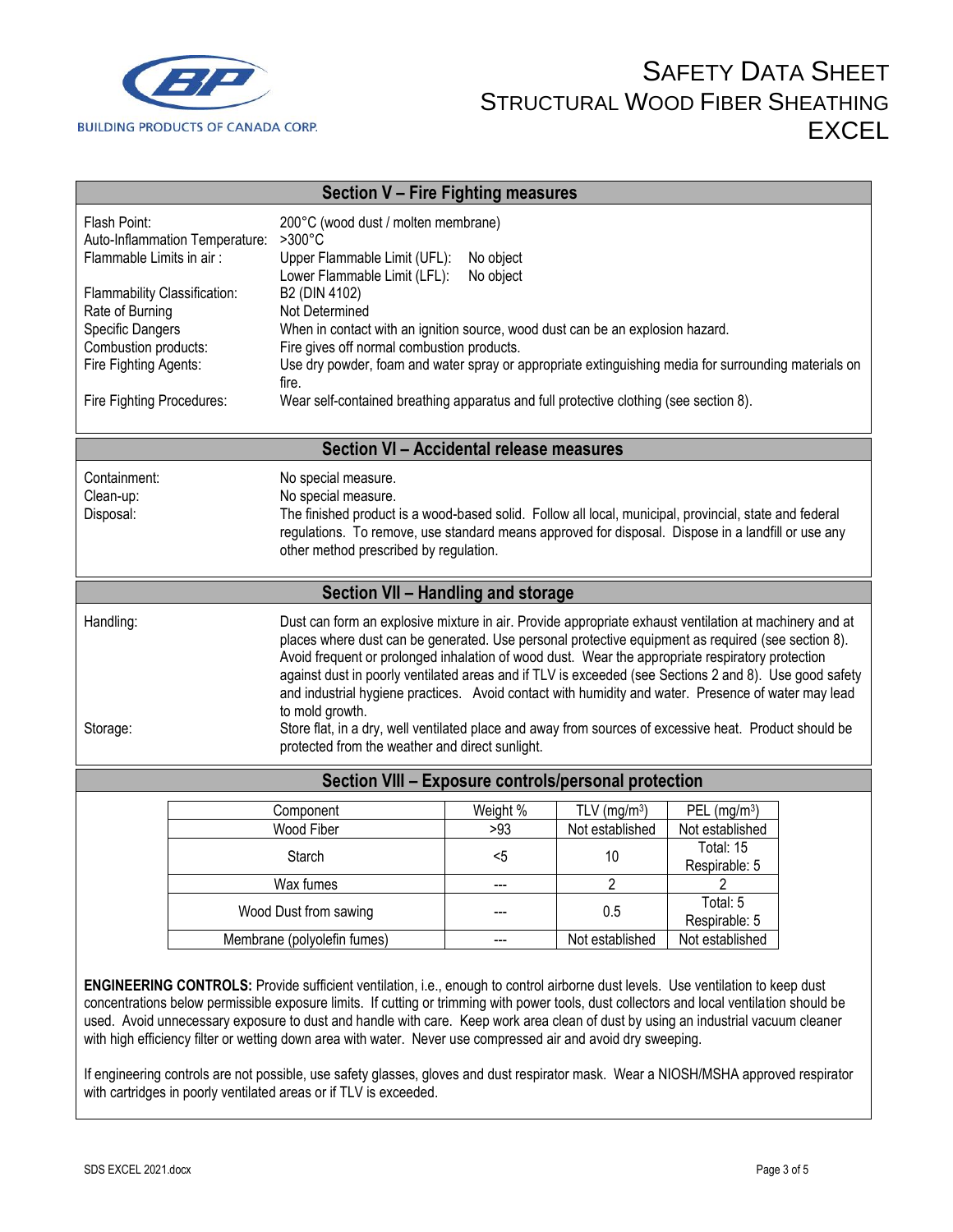

| Section IX - Physical and chemical properties                                                                                                                                                                                                                         |                                                                                                                                                                                                                                                                                                                                                                                                                      |  |  |
|-----------------------------------------------------------------------------------------------------------------------------------------------------------------------------------------------------------------------------------------------------------------------|----------------------------------------------------------------------------------------------------------------------------------------------------------------------------------------------------------------------------------------------------------------------------------------------------------------------------------------------------------------------------------------------------------------------|--|--|
| Appearance at 25°C:<br>Odor:<br>pH:<br>Density:<br>Melting Point:<br>Freezing Point:<br><b>Boiling Point:</b><br>Evaporation Rate:<br>Vapor Tension:<br>Vapor Density:<br>Relative Density (water = $1$ ):<br>Solubility:<br>Decomposition Temperature:<br><b>VOC</b> | Solid<br>Neutral<br>No object<br>0.20 to 0.28 $g/cm^{3}$<br>No object<br>No object<br>No object<br>No object<br>No object<br>No object<br>< 1<br>Insoluble in water<br>Not measured<br>None                                                                                                                                                                                                                          |  |  |
|                                                                                                                                                                                                                                                                       | Section X - Stability and reactivity                                                                                                                                                                                                                                                                                                                                                                                 |  |  |
| Stability:<br>Condition to avoid:<br>Incompatibility:<br>Hazardous Polymerization<br>Hazardous Decomposition                                                                                                                                                          | Stable.<br>Contact with moisture and humidity may alter the product and even cause some mold development.<br>None known<br>Will not occur<br>The decomposition products are those expected from wood. These decomposition products may<br>include carbon oxides ad carbon particles. Thermal-oxidative degradation of wood produces irritating<br>fumes and gases.                                                   |  |  |
|                                                                                                                                                                                                                                                                       | Section XI - Toxicological information                                                                                                                                                                                                                                                                                                                                                                               |  |  |
| Acute Effects:<br>Chronic Effects/Carcinogenicity                                                                                                                                                                                                                     | None are known for the product. However, direct contact with any dust, including wood dust, can<br>mildly irritate mucous membranes of your nose and eyes. None are known for the product.<br>None are known for the product. However, repeated contact with wood dust can cause skin irritation,<br>dermatitis or respiratory sensitization or irritation, because of the quinolic content of some wood<br>essence. |  |  |
| <b>Section XII - Ecological Information</b>                                                                                                                                                                                                                           |                                                                                                                                                                                                                                                                                                                                                                                                                      |  |  |
| <b>Environmental Toxicity:</b><br>Ecotoxicity Value:                                                                                                                                                                                                                  | This product has no known adverse effect on ecology<br>Not determined                                                                                                                                                                                                                                                                                                                                                |  |  |
| <b>Section XIII - Disposal considerations</b>                                                                                                                                                                                                                         |                                                                                                                                                                                                                                                                                                                                                                                                                      |  |  |
| Disposal:                                                                                                                                                                                                                                                             | The finished product is a wood-based solid. It may be recycled in local facilities. If unable to recycle<br>dispose of the material in accordance with all local, municipal, provincial, state and federal regulations.<br>Use standard means approved for disposal. Dispose in a landfill or use any other method prescribed<br>by regulation.                                                                      |  |  |